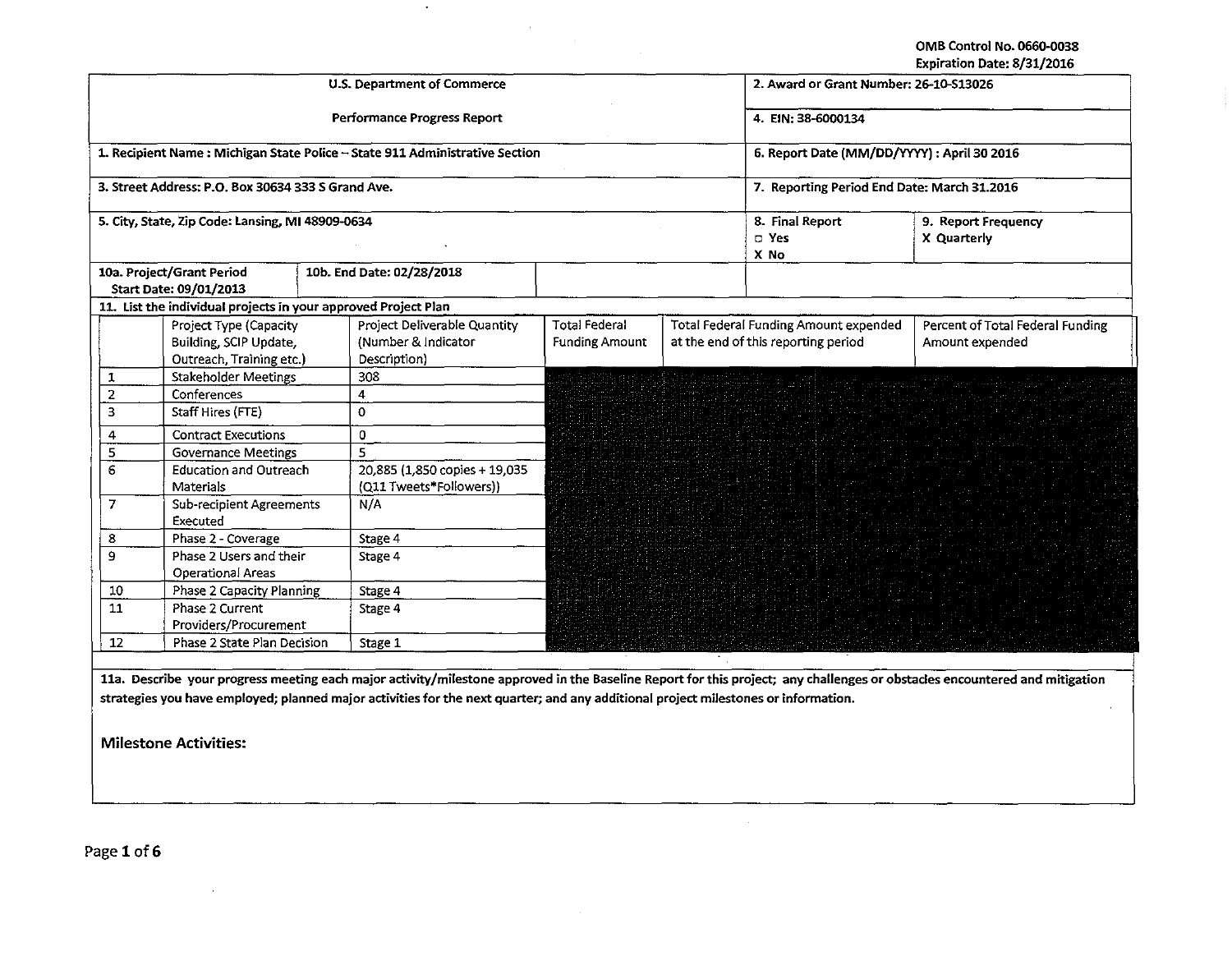Outreach & Education :

- Co-Hosted the Ml lnteroperability Communications Conference (February 22- February 25, 2016) 215 Individual attendees.
	- o Presented 'MiPSB Project Update' (February 24, 2016)
	- o US Canada lnterop- Cause 4 (February 24, 2016)
	- o Presented 'FEMA Region 5 Panel' (February 23, 2016)
	- o Harris County PSLTE Early Adopter (February 23, 2016)
	- o FirstNet Use Case-- Michigan DNR (February 23, 2016)
	- o FirstNet Government Affairs (February 22, 2016)
	- o FEMA Region V Meeting (February 23, 2016)
- Conducted 2 Pre-Workshop Webinar sessions of "LTE 101" for lesser-experienced attendees of the First Quarter Regional Engagement Workshops for Emergency Management Regions 5, 2 North, and 3 (March 17 and March 23) 10 attendees.
- Hosted the Region 5 Engagement Workshop in Kalamazoo, Ml (March 24) 38 Attendees
- Hosted the Region 2 North Engagement Workshop in Clinton Twp. Ml (March 29) 25 Attendees
- Hosted the Region 3 Engagement Workshop in Midland, Ml (March 31) 20 Attendees

Governance: All governance meetings were hosted in Lansing Ml with additional access through a webinar

- . Hosted Monthly Ml Public Safety Broadband Work Group Meetings: (January 12, February 9, March 8) 33 Attendees
- Ml Public Safety Communications lnteroperability Board Meeting (February 22) 20 Attendees
- Hosted FirstNet 2016 SPOC Kick-off Meeting: (March 1) 14 Attendees

Conferences:

• MI Statewide Interop Conference (February 22 - February 25): 4 Attendees

Social Media:

• The @MiPSBB Twitter Account metrics are 417 Followers, 421 Tweets and Following 369 as of March 31, 2016

Twitter has been a great tool for the MiPSB outreach team to provide information to our followers regarding outreach events and educational opportunities, program updates and activities, governance items and related news items and discussions. Additionally, this has been beneficial to our outreach team in tracking activities with other SLIGP teams.

Page 2 of 6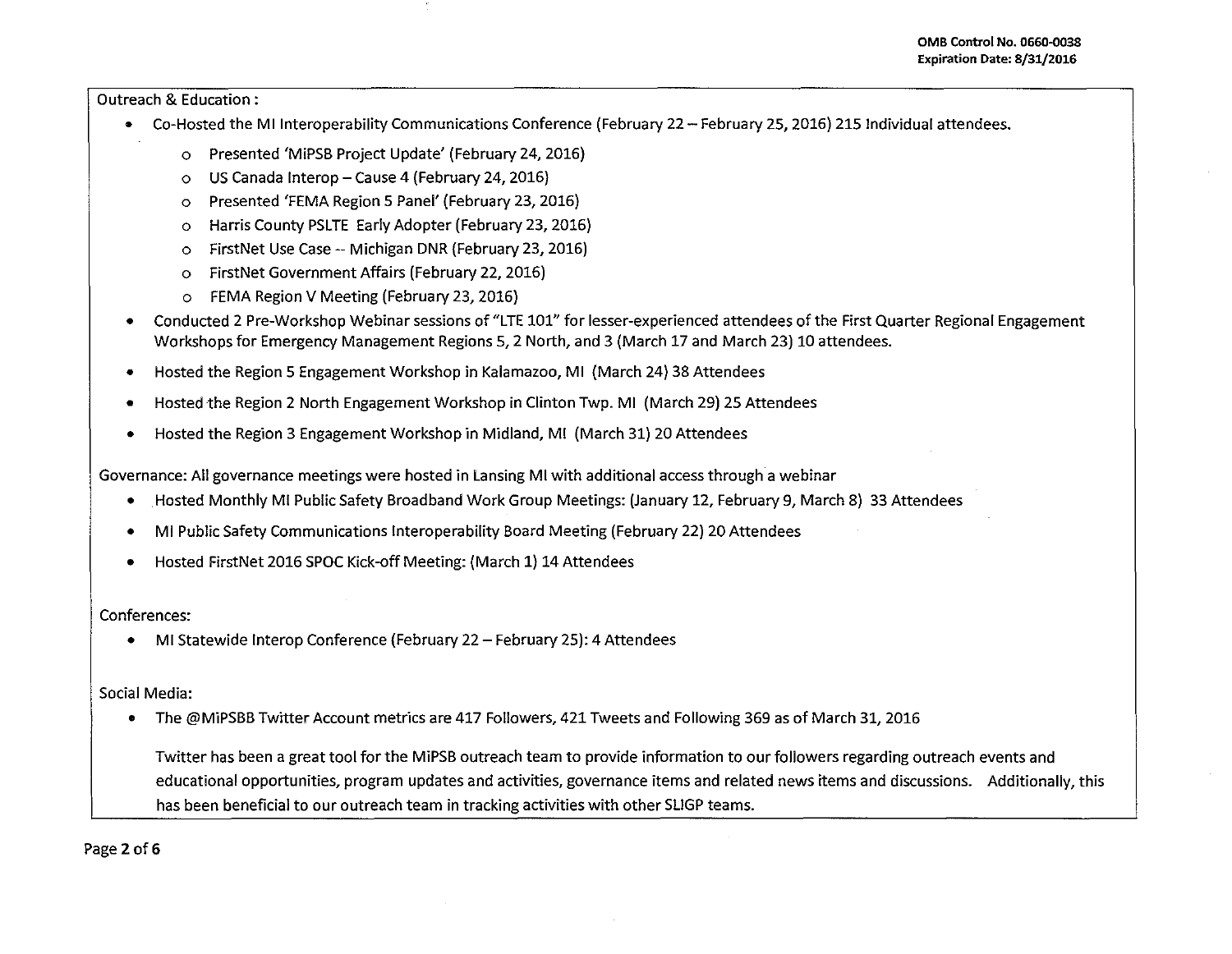Other Program Activities:

- Continue to collect information and enter contact information, outreach events and agency participation into Michigan User Engagement Database
- Published 2016 Outreach and Education Plan
- Published 2016 Tribal Outreach plan
- Participated in Monthly FEMA Region 5 teleconferences (January 5, February 2, February 23, March 5)
- Attended SPOC Webinar (February 26)

llb. If the project team anticipates requesting any changes to the approved Baseline Report in the next quarter, describe those below. Note that any substantive changes to the Baseline Report must be approved by the Department of Commerce before implementation.

Nothing at this time

llc. Provide any other information that would be useful to NTJA as it assesses this project's progress.

Nothing at this time

lld. Describe any success stories or best practices you have identified. Please be as specific as possible.

The Michigan team has had excellent success in conducting interactive workshops with diverse groups of first responders and emergency management personnel. As of the end of Quarter 11, four sessions have been held in four emergency management regions: Grand Rapids, Kalamazoo, Clinton Township {North Metro Detroit), and Midland. Four more workshops will be held in April in Milan {South Metro Detroit). Howell, Escanaba and Gaylord. The primary objective is to engage the local practitioners in evaluating current coverage data and identifying gaps in proposed coverage and capacity, based on their knowledge of the local area. In addition to getting better data we are getting good feedback on the concerns and interests of the participants, while providing them better information to share with their communities and disciplines.

12. Personnel

12a. If the project is not fully staffed, describe how any lack of staffing may impact the project's time line and when the project will be fully staffed.

## 12b. Staffing Table

| FTE %<br>Job Title    |     | Project(s) Assigned                                                                              | Change                  |  |
|-----------------------|-----|--------------------------------------------------------------------------------------------------|-------------------------|--|
| <b>SWIC</b>           |     | Provide oversight of all SLIGP project activities and outreach/education efforts                 | Continued work on SLIGP |  |
| <b>Grant Director</b> | .10 | Provide oversight of all grant fiduciary activities and reporting requirements for the<br>state. | Continued work on SLIGP |  |
| CIO / SPOC            |     | Primary point of contact. Inform Governor's office                                               | Continued work on SLIGP |  |

Page 3 of 6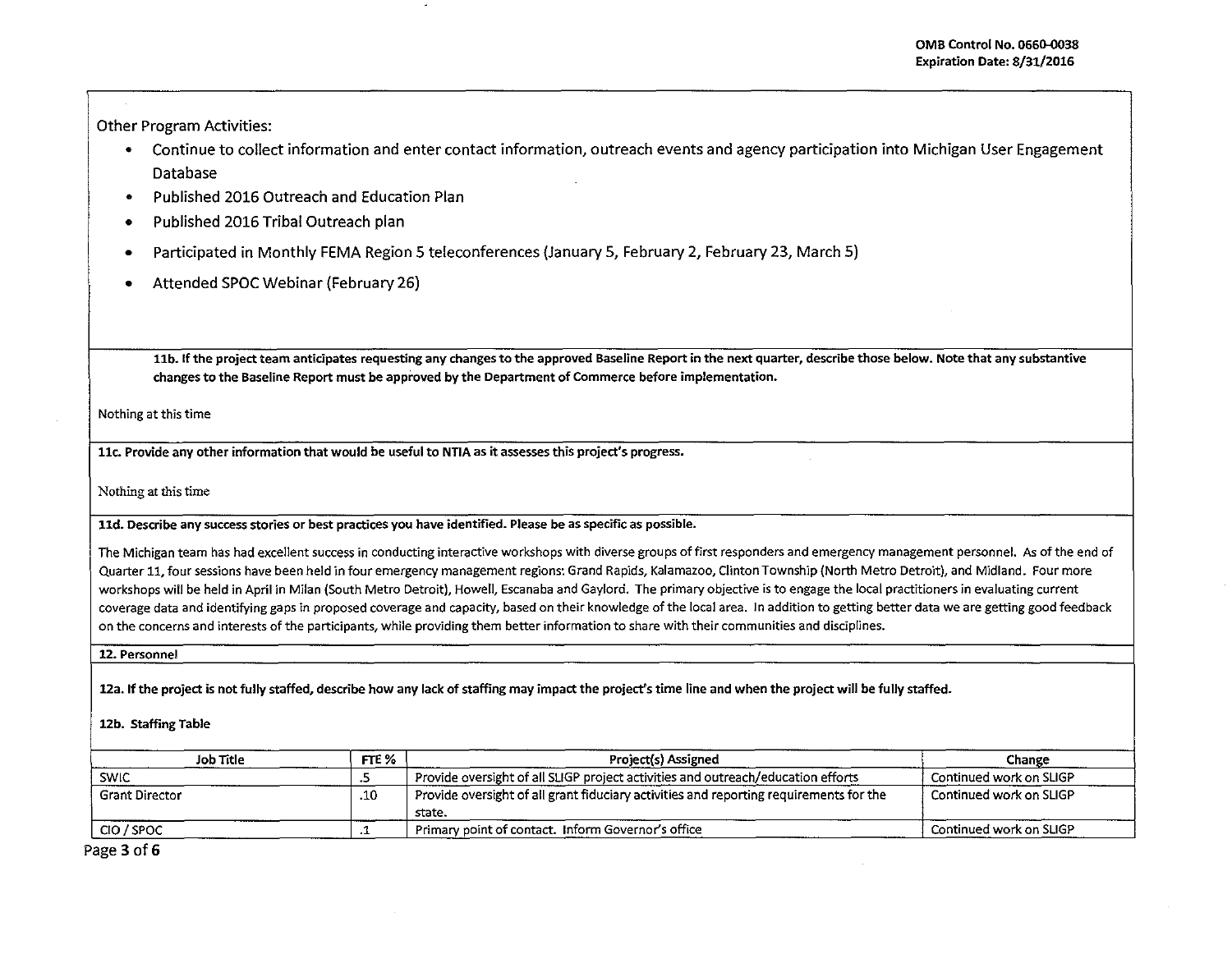| SLIGP Program Manager                   | .5  | Project Management and operations                                                                                                     | Changed to Contract Staff |
|-----------------------------------------|-----|---------------------------------------------------------------------------------------------------------------------------------------|---------------------------|
| <b>Shared Services Director</b>         | .10 | Executive support and managing SLIGP project team                                                                                     | Continued work on SLIGP   |
| Shared Services Director Admin Support  | .10 | Administrative support relating to SLIGP efforts including scheduling meetings,<br>preparing materials and human resources activities | Continued work on SLIGP   |
| Outreach Support Staff 1                | .1  | Data preparation for outreach support including research on stakeholders groups and<br>potential outreach engagement opportunities    | Changed to Contract Staff |
| <b>Budget &amp; Procurement Analyst</b> | .1  | Advise in all procurement and purchasing required for SLIGP. Monitor and track staff<br>time reporting and project invoices           | Changed to Contract Staff |
| Outreach Support Staff 2                | 8.  | Data preparation for outreach support including research on stakeholders groups and<br>potential outreach engagement opportunities    | Changed to Contract Staff |
| Outreach Support Staff 3                | .8  | Data preparation for outreach support including research on stakeholders groups and<br>potential outreach engagement opportunities    | Changed to Contract Staff |
| <b>SWIC Admin Support</b>               | - 1 | Administrative support relating to SLIGP efforts including scheduling meetings,<br>preparing materials and human resources activities | Continued work on SLIGP   |
| Subject Matter Expert Engineer 1        |     | Provided technical support to project                                                                                                 | Changed to Contract Staff |
| Subject Matter Expert Engineer 2        |     | Provided technical support to project                                                                                                 | Changed to Contract Staff |

| a consideration of the process couple and consideration | the company's state of the company's |
|---------------------------------------------------------|--------------------------------------|
| Add Row                                                 | Remove Row                           |

## 13. Subcontracts (Vendors and/or Subrecipients)

13a. Subcontracts Table - Include all subcontractors. The totals from this table must equal the "Subcontracts Total" in Question 14f.

 $\epsilon$ 

| Name                                      | Subcontract Purpose                         | Type<br>(Vendor/Subrec.) | RFP/RFQ<br>Issued<br>(Y/N) | Contract<br>Executed<br>(Y/N) | Start<br>Date | <b>End Date</b> | Total Federal<br><b>Funds Allocated</b> | <b>Total Matching</b><br><b>Funds Allocated</b> | Project and % Assigned |
|-------------------------------------------|---------------------------------------------|--------------------------|----------------------------|-------------------------------|---------------|-----------------|-----------------------------------------|-------------------------------------------------|------------------------|
| State of<br>Michigan                      | <b>DTMB Project Staffing</b>                | Vendor                   | N                          | Y                             | 10/1/15       | 2/28/18         | \$1,708,755.23                          | \$0.00                                          |                        |
| Consolidated<br>Telecom<br>Services (CTS) | Consulting and<br>General Support           | Vendor                   |                            | v                             | 6/9/15        | 2/28/18         | \$1,197,362                             | \$0.00                                          |                        |
| Michigan<br>State<br>University           | Kellogg Hotel &<br><b>Conference Center</b> | Vendor                   | N                          | Y                             | 5/19/15       | 9/30/15         | \$2,500                                 | \$0.00                                          |                        |
| AIC.                                      | Consulting and<br>General Support           | Vendor                   | N                          | Y                             | 7/1/14        | 9/30/14         | \$123,455                               | \$0.00                                          |                        |
| Cynergyze                                 | Consulting and<br>General Support           | Vendor                   | N                          | 'γ                            | 3/1/14        | 6/30/14         | \$100,000                               | \$0.00                                          |                        |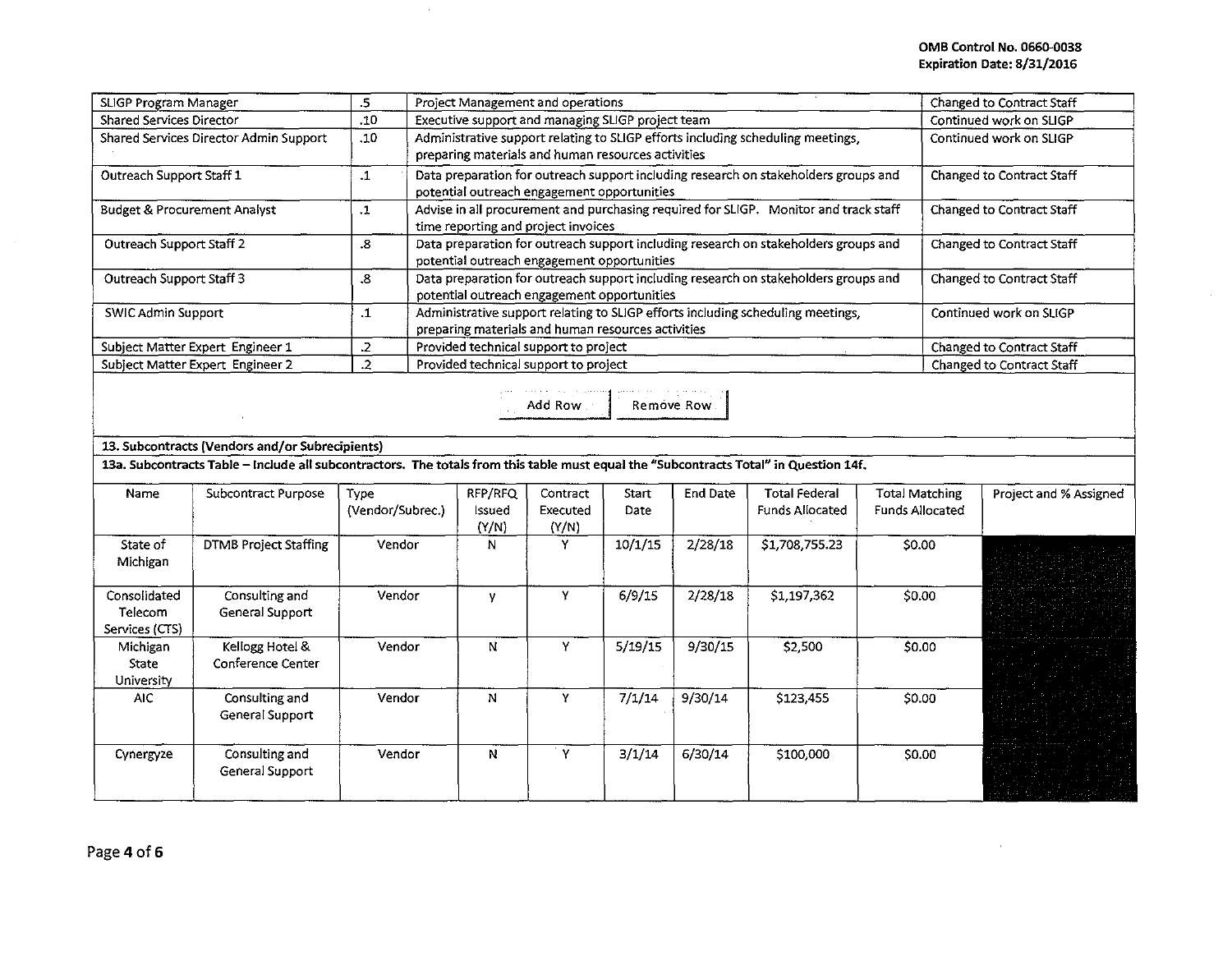## OMB Control No. 0660-o038 Expiration Date: 8/31/2016

| Cynergyze                                                                                                                                                                                          | Assist in the project<br>planning phase |                      | N<br>Vendor                                                                                                   | Y                   | 12/31/13           | 2/28/14                                       | \$18,420                       | \$8,880.00 |                          |
|----------------------------------------------------------------------------------------------------------------------------------------------------------------------------------------------------|-----------------------------------------|----------------------|---------------------------------------------------------------------------------------------------------------|---------------------|--------------------|-----------------------------------------------|--------------------------------|------------|--------------------------|
| Add Row<br>Remove Row<br>13b. Describe any challenges encountered with vendors and/or subrecipients.                                                                                               |                                         |                      |                                                                                                               |                     |                    |                                               |                                |            |                          |
|                                                                                                                                                                                                    |                                         |                      |                                                                                                               |                     |                    |                                               |                                |            |                          |
| Nothing at this time                                                                                                                                                                               |                                         |                      |                                                                                                               |                     |                    |                                               |                                |            |                          |
|                                                                                                                                                                                                    |                                         |                      |                                                                                                               |                     |                    |                                               |                                |            |                          |
|                                                                                                                                                                                                    |                                         |                      |                                                                                                               |                     |                    |                                               |                                |            |                          |
| 14. Budget Worksheet                                                                                                                                                                               |                                         |                      |                                                                                                               |                     |                    |                                               |                                |            |                          |
|                                                                                                                                                                                                    |                                         |                      | Columns 2, 3 and 4 must match your current project budget for the entire award, which is the SF-424A on file. |                     |                    |                                               |                                |            |                          |
|                                                                                                                                                                                                    |                                         |                      | Only list matching funds that the Department of Commerce has already approved.                                |                     |                    |                                               |                                |            |                          |
|                                                                                                                                                                                                    |                                         |                      |                                                                                                               |                     |                    |                                               |                                |            |                          |
| Project Budget Element (1)                                                                                                                                                                         |                                         | <b>Federal Funds</b> | <b>Approved Matching</b>                                                                                      | <b>Total Budget</b> |                    | Federal Funds                                 | <b>Approved Matching Funds</b> |            | Total Funds Expended (7) |
|                                                                                                                                                                                                    |                                         | Awarded (2)          | Funds (3)                                                                                                     | (4)                 |                    | Expended (5)                                  | Expended (6)                   |            |                          |
| a. Personnel Salaries                                                                                                                                                                              |                                         | \$0                  | \$461,859                                                                                                     | \$461,859.00        |                    | \$0                                           | \$284,154.00                   |            | \$284,154.00             |
| b. Personnel Fringe Benefits                                                                                                                                                                       |                                         | $\overline{50}$      | \$354,137                                                                                                     | \$354,137.00        |                    | \$0                                           | \$223,508.00                   |            | \$223,508.00             |
| c. Travel                                                                                                                                                                                          |                                         | \$146,329.48         | \$2,966                                                                                                       | \$149,295.48        |                    | \$35,042.00                                   | \$2,966.00                     |            | \$38,008.00              |
| d. Equipment                                                                                                                                                                                       |                                         | \$0                  | \$0                                                                                                           | \$0                 |                    | \$0                                           | \$0                            |            | 50                       |
| e. Materials/Supplies                                                                                                                                                                              |                                         | \$27,955.45          | \$8,937                                                                                                       | \$36,892.45         |                    | \$13,293.00                                   | \$2,979.00                     |            | \$16,272.00              |
| f. Subcontracts Total                                                                                                                                                                              |                                         | \$3,150,492.23       | \$8,880                                                                                                       | \$3,159,372.23      |                    | \$1,318,442.00                                | \$8,880.00                     |            | \$1,327,322.00           |
| g. Other                                                                                                                                                                                           |                                         | \$22,239.84          | \$795                                                                                                         | \$23,034.84         |                    | \$4,202.00                                    | \$795.00                       |            | \$4,997.00               |
| h. Total Costs                                                                                                                                                                                     |                                         | \$3,347,017          | \$837,574                                                                                                     | \$4,184,591.00      |                    | \$1,370,979.00                                | \$523,282.00                   |            | \$1,894,261.00           |
| % of Total                                                                                                                                                                                         |                                         | 80%                  | 20%                                                                                                           | 100%                |                    | 72%                                           | 28%                            |            | 100%                     |
| 15. Certification: I certify to the best of my knowledge and belief that this report is correct and complete for performance of activities for the purpose(s) set forth in the award<br>documents. |                                         |                      |                                                                                                               |                     |                    |                                               |                                |            |                          |
| 16a. Typed or printed name and title of Authorized Certifying Official                                                                                                                             |                                         |                      |                                                                                                               |                     |                    |                                               |                                |            |                          |
|                                                                                                                                                                                                    |                                         |                      |                                                                                                               |                     | 16d. Email Address |                                               |                                |            |                          |
| Laura Blastic, SLIGP Program Manager, Department of Technology, Management &                                                                                                                       |                                         |                      |                                                                                                               |                     |                    |                                               |                                |            |                          |
| blasticl@michigan.gov<br>Budget (DTMB), Center for Shared Solution (CSS)                                                                                                                           |                                         |                      |                                                                                                               |                     |                    |                                               |                                |            |                          |
|                                                                                                                                                                                                    |                                         |                      |                                                                                                               |                     |                    |                                               |                                |            |                          |
| 16b, Signature of Authorized Certifying Official                                                                                                                                                   |                                         |                      |                                                                                                               |                     |                    | 16e. Date Report Submitted (month, day, year) |                                |            |                          |
|                                                                                                                                                                                                    |                                         |                      |                                                                                                               |                     |                    | 5/17/2016                                     |                                |            |                          |

 $\langle \tau \rangle$ 

 $\sim 10^{-1}$ 

 $\sim 100$